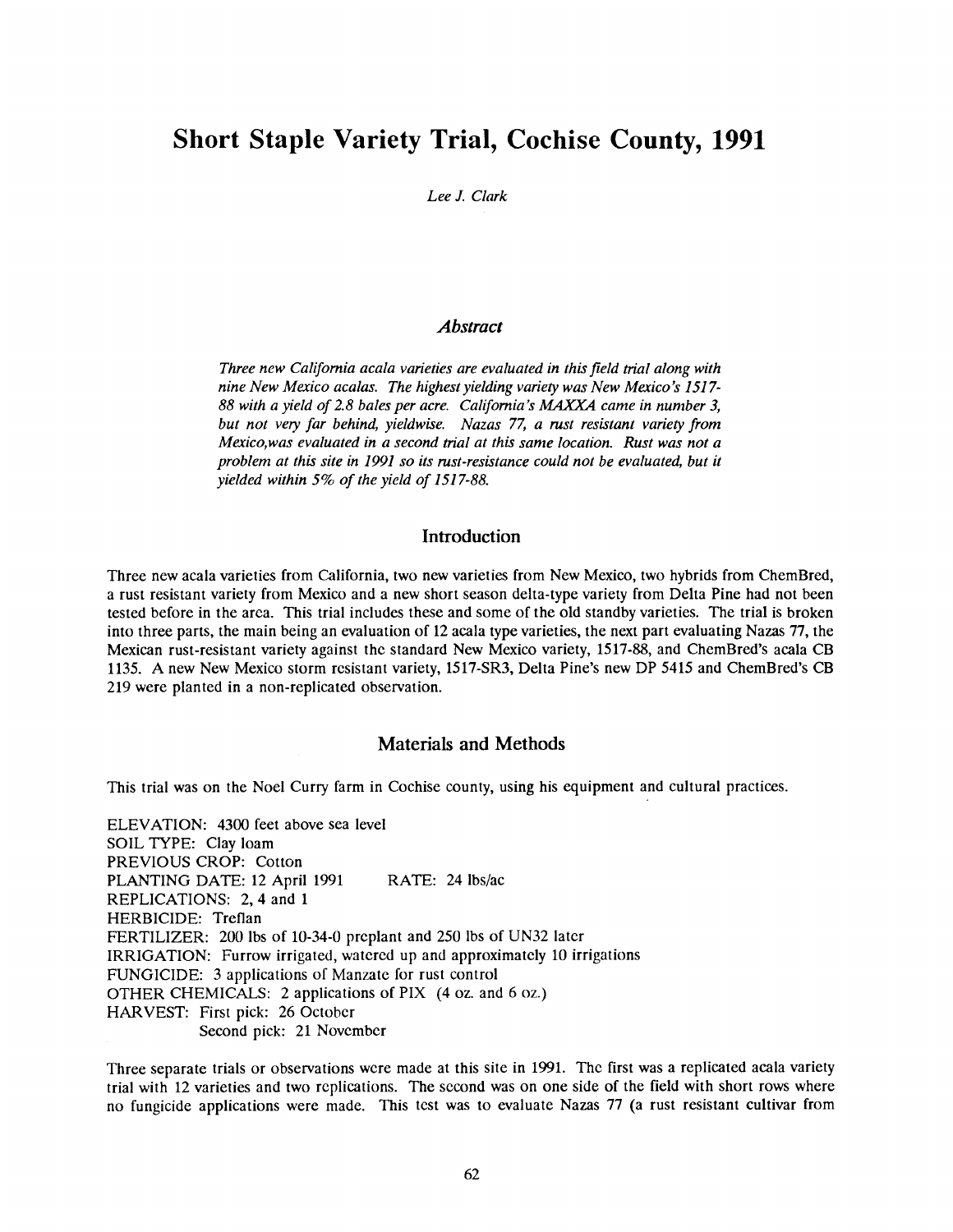Mexico) against 1517 -88, the standard variety. A third cultivar, CB 1135, an acala -type hybrid from ChemBred, was also evaluated under these conditions. The third part, an observation without replications, was adjacent to the second part in short rows. Another ChemBred hybrid, a new storm resistant acala from New Mexico and a new short season delta type cotton from Delta Pine were observed.

The varieties were planted on dry beds with a John Deere plate -type planter and were watered up after planting. Plots were treated throughout the year by the farmers normal cultural practices. Plots were weighed separately using electronic weighing pads under the cotton wagon. Samples were taken to determine lint quality and percent lint turnout. These samples (ca. 4 pounds) will be ginned on a 20 saw gin at the Maricopa Agricultural Center and lint turnouts and HVI classification will be determined.

## Results and Discussion

Results of the acala variety trial are found in Table 1. New Mexico's 1517 -88 has been tested at this location over the past 4 years (1,2,3) and this is the second year that it has produced the highest seed cotton yield. Yields were higher than in 1990 and nearly as good as in 1989 where the top variety yielded over 3 bales per acre. The lint yield of 1517 -88 this year, using a 33% turnout, is 1378 pounds per acre or 2.8 bales per acre. MAXXA, PREMA and ROYALE were seen in the tests for the first time this year and performed quite well. MAXXA was the top yielder of the trio and showed maturity and height characteristics very similar to 1517 -88. Acala B510 is still not a released variety from New Mexico State University but has done well in our tests in Greenlee county as well as in this test in 1989 (3).

Using the percent first pick as an indicator, 1517 -88 matured ahead of the average in the test as was seen in 1990 as well. The crop was picked a few days earlier than in the previous years and the average percent first pick was lower than usual. A hard frost came three days after the first picking which terminated the cotton's productivity for the year. Plant heights were shorter than any of the past years, this is probably due to the two applications of PIX.

Table 2 shows the results of the three varieties that were not sprayed with fungicide to protect the plants from cotton rust. There is over 900 pounds per acre difference between the yields of 1517 -88 in Table 1 and Table 2. The only intentional difference between the twc plots was the fungicide treatment. Unintentionally, however, the short rows received less water than the main part of the field. Since there was little rust infection in this field this year, it is felt that the yield differences were due to irrigation, not rust. The trial did indicate the ability of CB 1135 to yield in the area and indicated that Nazas 77 yields about 5% less than 1517 -88 under these conditions. Both varieties should be evaluated again.

The observations in Table 3 are very preliminary. They were planted on short rows that didn't get as much water as the rest of the field. Still, these varieties may have a difficult time competing with the other varieties in the tests.

## References

1. Clark, Lee J. and Eric Schwennesen. 1991. Short Staple Variety Trial, Cochise County, 1990. Cotton, A College of Agriculture Report, The University of Arizona, Tucson. Series P-87, pp. 81-2.

2. Clark, Lee J. and Eric Schwennesen. 1990. Short Staple Variety Trial, Cochise County, 1989. Cotton, A College of Agriculture Report, The University of Arizona, Tucson. Series P-81, pp. 73-4.

3. Clark, Lee J. and Eric Schwennesen. 1989. Short Staple Variety Trial, Cochise County, 1988. Cotton, A College of Agriculture Report, The University of Arizona, Tucson. Series P-77, pp. 130-3.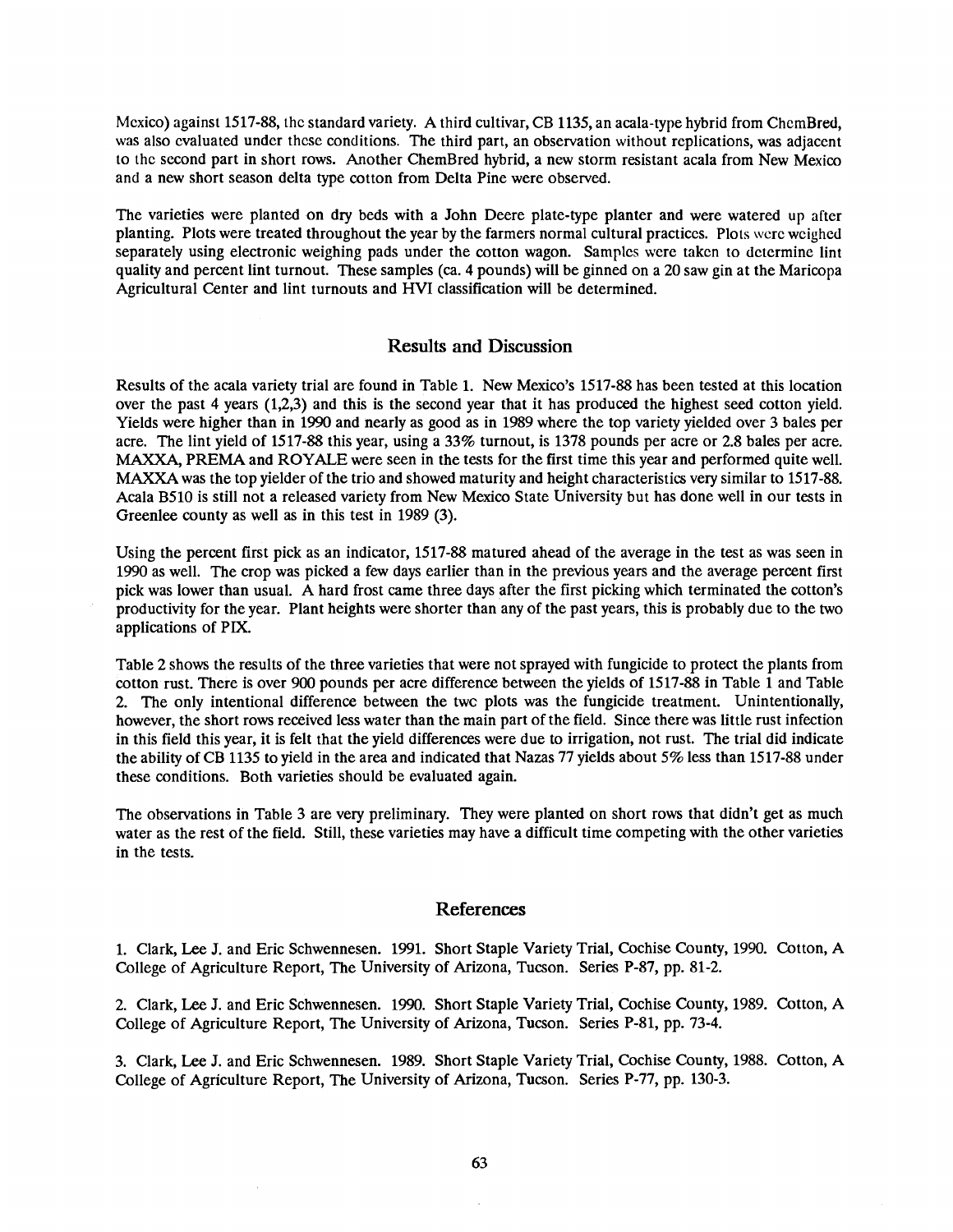| Variety       | SC <sup>1</sup><br>Yield | Percent<br>1st Pick   | Plant <sup>2</sup><br>Height | Plant<br>Population   | Percent of<br>1517-88 |
|---------------|--------------------------|-----------------------|------------------------------|-----------------------|-----------------------|
| 1517-88       | 4176 a                   | 81.4 ab               | 24.5 <sub>b</sub>            | 97114 a               | 100.0                 |
| Acala B510    | 4147 a                   | 79.9 ab               | 27.2ab                       | 65801 bc              | 99.3                  |
| <b>MAXXA</b>  | 4049 a                   | 81.3 ab               | 24.5 <sub>b</sub>            | 62171 bc              | 96.9                  |
| Acala 6685    | 4043a                    | 72.3 cd               | 28.0ab                       | 43111<br>$\mathbf{c}$ | 96.8                  |
| 1517-SR1      | 3980 ab                  | 83.1 a                | $25.0$ ab                    | 63986 bc              | 95.3                  |
| <b>PREMA</b>  | 3978 ab                  | 74.4 cd               | $25.5$ ab                    | 57633 bc              | 95.2                  |
| 1517-77BR     | 3920 ab                  | 82.3 ab               | $27.0$ ab                    | 76239 ab              | 93.9                  |
| 1517-SR2      | 3719 ab                  | 77.2 bc               | $28.0$ ab                    | 63986 bc              | 89.0                  |
| 1517-75       | 3700 ab                  | 70.7<br>d             | $29.3$ ab                    | 79869 ab              | 88.6                  |
| <b>ROYALE</b> | 3558 ab                  | 73.0<br>cd            | 30.5a                        | 57633 bc              | 85.2                  |
| $1517 - V$    | 3534 ab                  | 72.4<br>cd            | 29.8ab                       | 61717 bc              | 84.6                  |
| 1517-91       | 3240 b                   | 74.0<br><sub>cd</sub> | 24.5 b                       | 65801 bc              | 77.6                  |
| Average       | 3836.9                   | 76.8                  | 27.0                         | 66255                 |                       |
| LSD(05)       | 669.8                    | 4.75                  | 5.38                         | 24830                 |                       |
| C.V.(%)       | 13.6                     | 6.14                  | 10.27                        | 23.8                  |                       |

Table 1. Yield and crop characteristics of acala cotton varieties grown on the Noel Curry farm in Cochise, 1991.

1. Seed cotton yields in pounds per acre.

2. Plant height in inches.

3. Values within a column followed by the same letter are not significantly different at the 5% level of probability using the Duncan multiple range test.

| Table 2. Yield and crop characteristics of three short staple cotton varieties where no rust fungicide was applied, |  |
|---------------------------------------------------------------------------------------------------------------------|--|
| grown on the Noel Curry farm in Cochise, 1991.                                                                      |  |

| Variety  | SC <sup>1</sup><br>Yield | Percent<br>1st Pick | Plant <sup>2</sup><br>Height | Plant<br>Population | Percent of<br>1517-88 |
|----------|--------------------------|---------------------|------------------------------|---------------------|-----------------------|
| CB 1135  | 3478 a                   | 75.1 a              | 29.1 <sub>b</sub>            | 32901 c             | 107.0                 |
| 1517-88  | 3252a                    | 74.7 ab             | 30.0 <sub>b</sub>            | 74877 a             | 100.0                 |
| Nazas 77 | 3076 a                   | 70.3 <sub>b</sub>   | 35.5a                        | 58767 b             | 94.6                  |
| Average  | 3268.4                   | 73.4                | 31.5                         | 55515               |                       |
| LSD(05)  | 500.5                    | 4.6                 | 4.9                          | 10589               |                       |
| C.V. (%) | 8.9                      | 4.2                 | 13.1                         | 34.0                |                       |

1. Seed cotton yields in pounds per acre.

2. Plant height in inches.

3. Values within a column followed by the same letter are not significantly different at the 5% level of probability using the Duncan multiple range test.